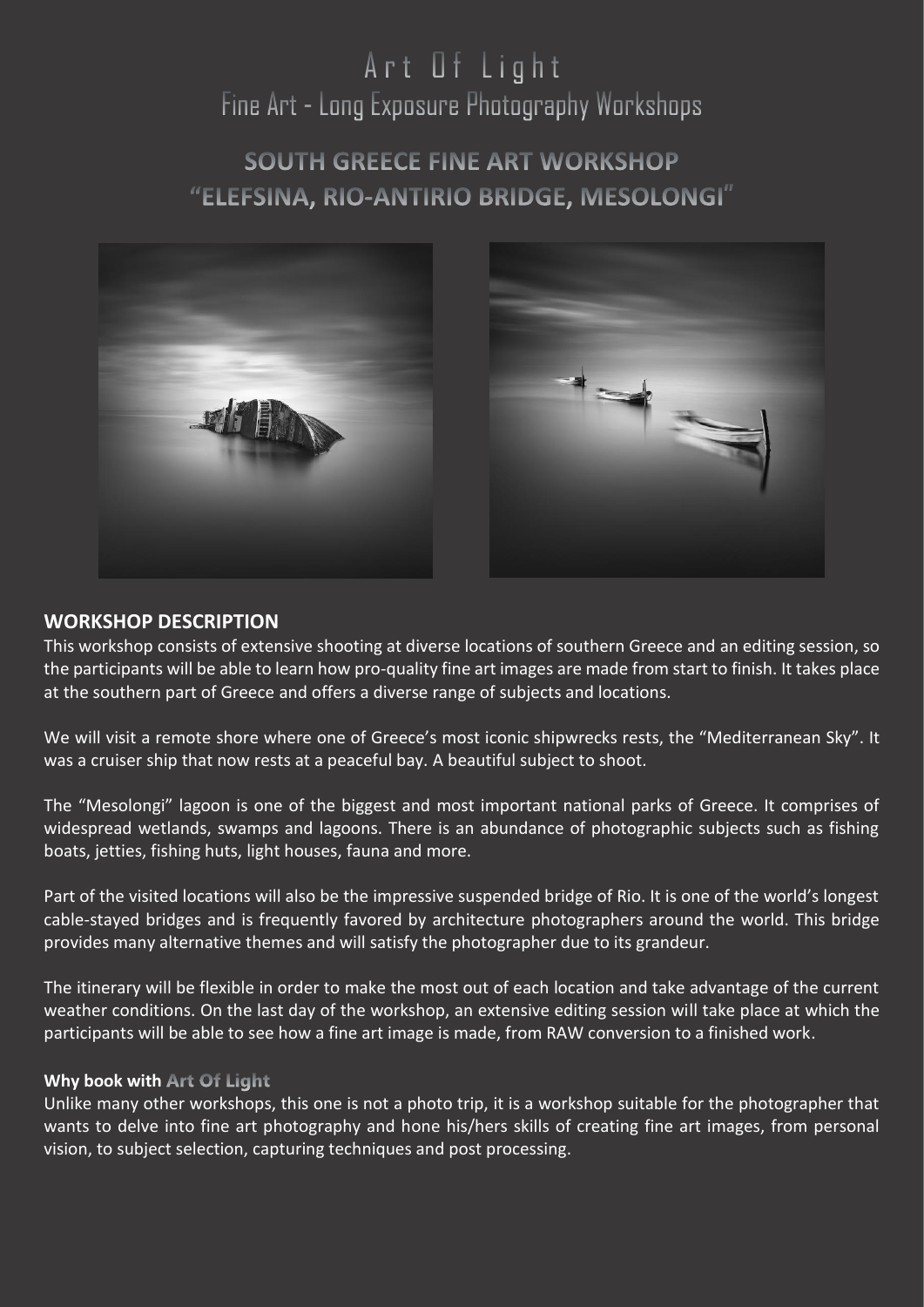

#### **The instructor:**

**Teo Kefalopoulos** is a fine art photographer based in Alexandria, Greece. For the past few years, he became strongly related to black and white fine art photography as he considers this art to be a creative process that leads to alternative views on ordinary scenes. By using the long exposure technique and introvert post processing, he applies a dramatic approach to scenes that few would otherwise notice and give value. While selectively participating in various international exhibitions in Greece and abroad, he mainly emphasizes on making photographic works and prints for decoration purposes. He is represented by a fine art gallery in the US and Germany. His is a member of the Royal Photographic Society with the distinction of Associate in Fine Art (ARPS). His works have been featured through numerous interviews and he runs webinars in Greece and abroad. For more information please visit [www.teokefalopoulos.com](http://www.teokefalopoulos.com/)



#### **What you will learn:**

- $\checkmark$  Effectively use your camera & lens settings to achieve the correct exposure and depth of field.
- $\checkmark$  Calculate exposure times using ND filters and the high ISO rule.
- $\checkmark$  Personal vision, expression and composition in a frame.
- $\checkmark$  Subject selection by minimal and fine art standards.
- $\checkmark$  Evaluate the quality of cast light.
- $\checkmark$  Take advantage of the wind in a long exposure capture.
- $\checkmark$  Multiple captures and segmented frame capturing.
- $\checkmark$  Find solutions to exposure problems that might occur during a long exposure capture.
- $\checkmark$  Attend a fully featured fine art editing session.

#### **Essential equipment:**

- Any camera (DSLR/Mirrorless) that supports BULB mode and can record RAW files.
- Lenses: they should be able to handle wide-angle, middle and tele focal lengths.
- Neutral Density filters: preferably 10 stops or more.
- Remote shutter release unit (cable or wireless).
- Sturdy tripod, mounting head and plate.
- Spare batteries and memory cards.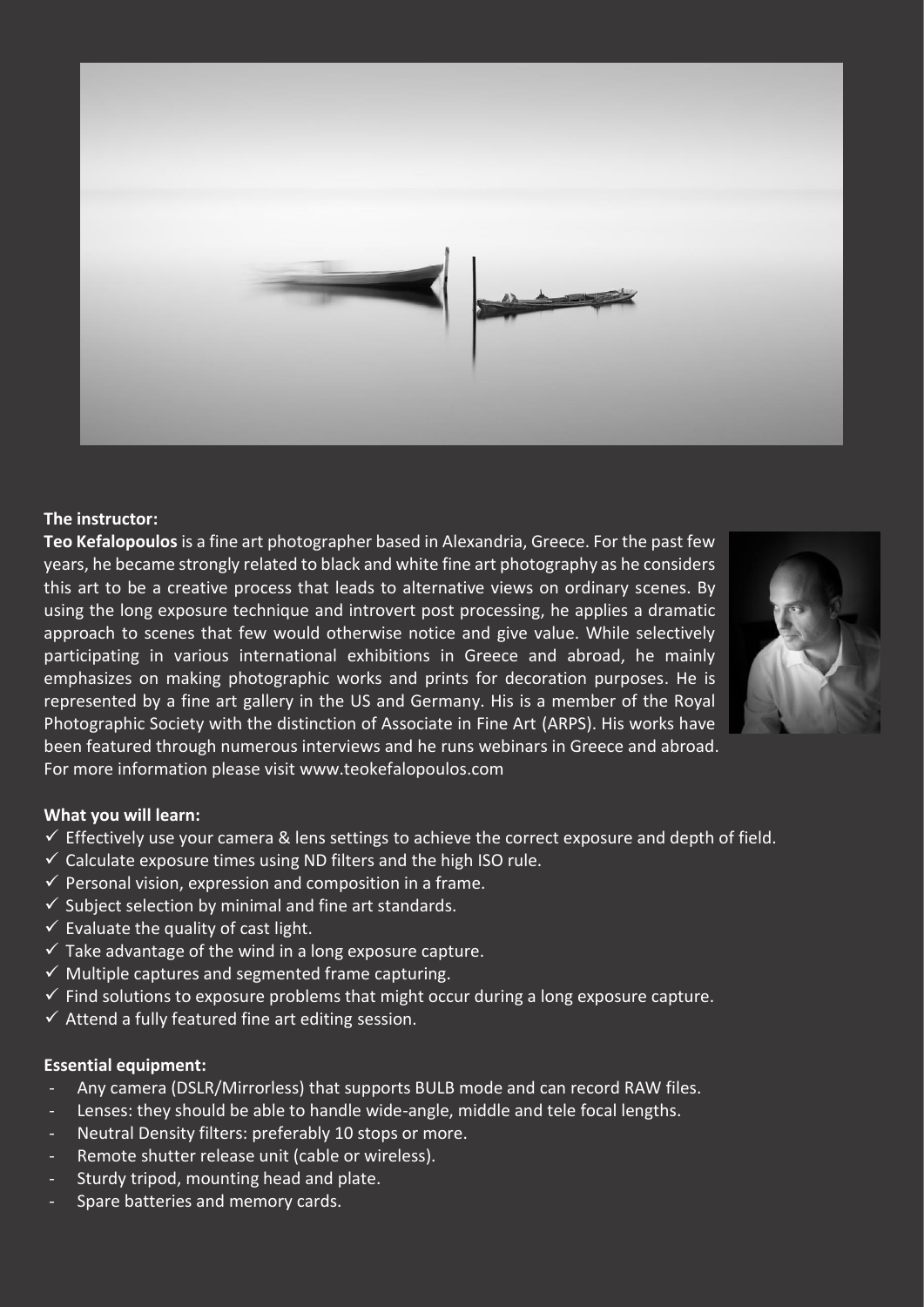**Optional equipment:** Rubber boots, raincoat, umbrella, lens cleaning kit, pen & notepad. You are also advised to bring your laptop during the post processing session (preferably with Photoshop installed).

**Experience level in photography:** beginner to advanced.

**Physical condition level:** Easy but personal safety always comes first.





# **DETAILED WORKSHOP ITINERARY:**

**On the day before the workshop:** We will meet in Athens, at the hotel foyer at 18:00. We will have a chance to meet each other and discuss the necessary details of the itinerary.

**Day 1 (Athens – Elefsina – Antirio – Mesolongi):** We will meet in front of the hotel at 07:30, ready to load all of our luggage and equipment in the SUV. After a 1-hour drive, we will reach the location where the impressive "Mediterranean Sky" shipwreck rests. By completing our shooting there, we will then continue to the Rio-Antirio bridge that will require a 2-hours trip. An intermediate stop for lunch and coffee will be provided. We will visit the northern part of the bridge which provides the best views and possible frames of this construction. Ending the day, we will reach the hotel in Mesolongi where we will spend the night. A night stroll at the center of Mesolongi city is also a good option.

**Day 2 (Mesolongi – Kleisova – Tourlida - Athens):** We will spend the day shooting at various locations around the Mesolongi lagoon, including the bay of Kleisova and the Tourlida lagoon. Even though there is a multitude of subjects, all of them are located close to each other, so a full day of shooting will suffice to cover all locations. There will be intermediate stops for lunch and coffee. We will return to the hotel in Athens at dusk to rest and get prepared for the next day. You are advised to make a review and select some of your photos for editing.

**Day 3 (post processing session):** We will meet at 09:00 at the hotel's lobby in Athens where the post processing session will take place. You are advised to bring your laptop, preferably with Photoshop installed. You will learn all parts of the editing process, from RAW conversion to preparing the image for printing. You are also advised to bring a notepad as you might need to keep notes of some parts of the editing process. End of the post processing session at 14:00. Please have in mind that you will have at you disposal a 1-hour online course at any time after the workshop for free.

\*During your return at the hotel at the end of each day, do remember to back up your memory card(s) to an external drive and charge the batteries. Since some locations are quite remote or some long trips will be required, you are advised to bring some water and snacks with you.